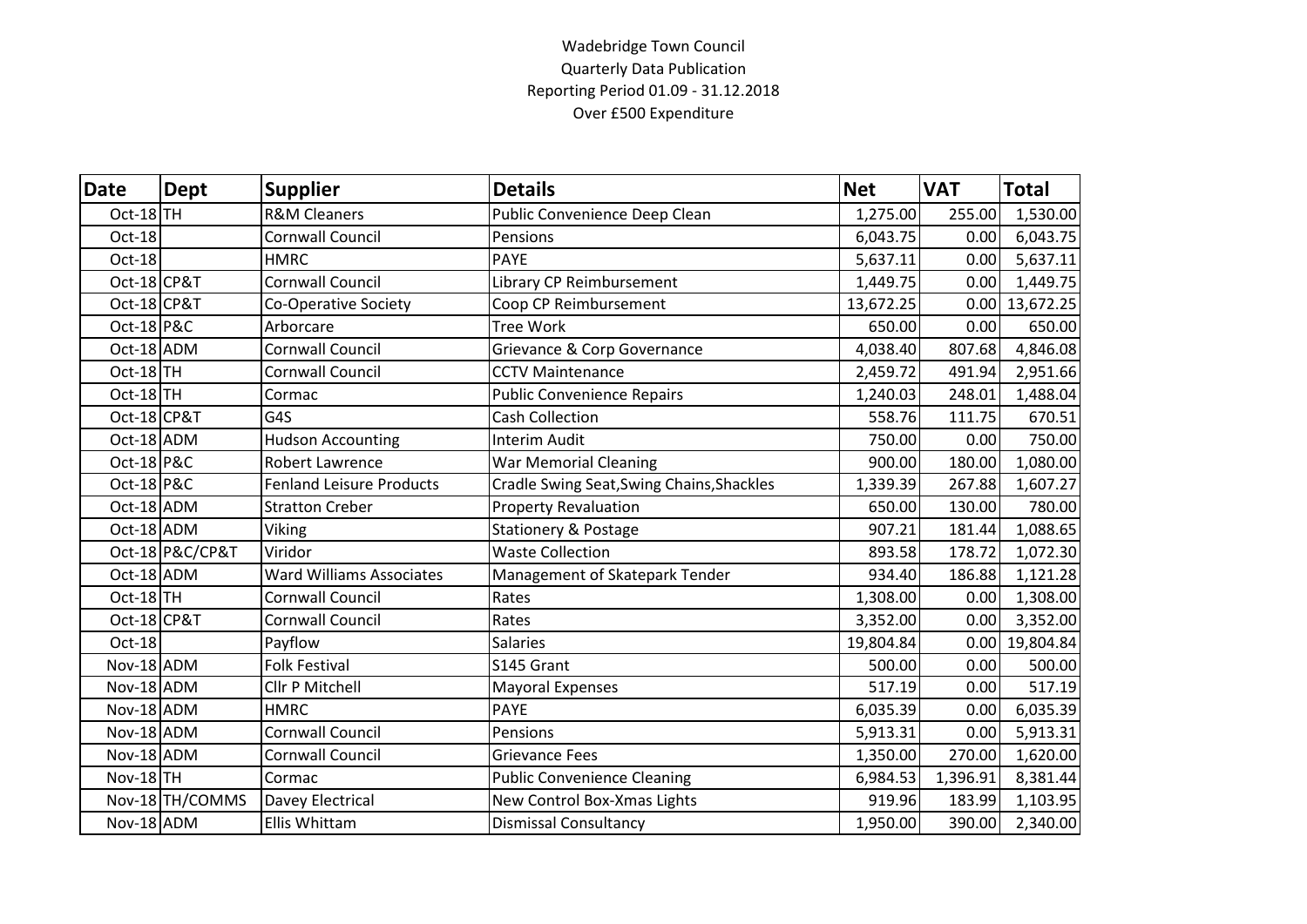## Wadebridge Town Council

Quarterly Data Publication

| $Nov-18$ LIB          |                 | <b>Surrey Hills</b>             | Profession direction 01.09 - 31.12.2018 | 1,541.00  | 308.20 | 1,849.20         |
|-----------------------|-----------------|---------------------------------|-----------------------------------------|-----------|--------|------------------|
| Nov-18 ADM            |                 | <b>West Communications</b>      | Conference Gy Steff 00 Expenditure      | 1,470.00  | 294.00 | 1,764.00         |
| Nov-18 ADM            |                 | P Weston                        | Neighbourhood Plan - Reg 14             | 3,937.50  | 0.00   | 3,937.50         |
| Nov-18 LIB            |                 | WPS Ins                         | Insurance                               | 744.09    | 0.00   | 744.09           |
| <b>Nov-18</b> TH      |                 | <b>Ward Williams Associates</b> | Management of Skatepark Tender          | 985.95    | 197.19 | 1,183.14         |
| <b>Nov-18 TH</b>      |                 | <b>Cornwall Council</b>         | Rates                                   | 1,308.00  | 0.00   | 1,308.00         |
| Nov-18 CP&T           |                 | <b>Cornwall Council</b>         | Rates                                   | 3,352.00  | 0.00   | 3,352.00         |
| <b>Nov-18</b>         |                 | Payflow                         | <b>Salaries</b>                         | 20,269.20 |        | $0.00$ 20,269.20 |
| <b>Nov-18 TH</b>      |                 | <b>BHS Homes</b>                | <b>Toilet Seats</b>                     | 553.44    | 107.69 | 661.13           |
| Dec-18 ADM            |                 | <b>CCSA</b>                     | S137 Grant                              | 500.00    | 0.00   | 500.00           |
| Dec-18 ADM            |                 | <b>Cornwall Hospice Care</b>    | S137 Grant                              | 500.00    | 0.00   | 500.00           |
| Dec-18 ADM            |                 | Endelienta                      | S145 Grant                              | 500.00    | 0.00   | 500.00           |
| Dec-18 ADM            |                 | More Harmony                    | S145 Grant                              | 500.00    | 0.00   | 500.00           |
| Dec-18 ADM            |                 | Savills                         | <b>SWW Claim</b>                        | 0.00      | 652.32 | 652.32           |
| <b>Dec-18 P&amp;C</b> |                 | ADT                             | Redcare & Alarm Fault                   | 634.31    | 126.87 | 761.18           |
|                       | Dec-18 TH/COMMS | Davey Electrical                | Memorial Lighting & Xmas Lights Repair  | 2,280.03  | 456.00 | 2,736.03         |
|                       | Dec-18 CP&T/P&C | Viridor                         | <b>Waste Collection</b>                 | 633.48    | 126.70 | 760.18           |
| Dec-18TH              |                 | Ward Williams Associates        | Skatepark Project Management            | 934.40    | 186.88 | 1,121.28         |
| $Dec-18$ TH           |                 | <b>Cornwall Council</b>         | Rates                                   | 1,308.00  | 0.00   | 1,308.00         |
| Dec-18 CP&T           |                 | <b>Cornwall Council</b>         | Rates                                   | 3,352.00  | 0.00   | 3,352.00         |
| <b>Dec-18 P&amp;C</b> |                 | SWW                             | <b>Bowling Club Water</b>               | 920.72    | 0.00   | 920.72           |
| Dec-18TH              |                 | <b>SWW</b>                      | Egloshayle Public Conveniences Water    | 733.46    | 0.00   | 733.46           |
| Dec-18                |                 | Payflow                         | <b>Salaries</b>                         | 22,325.15 |        | $0.00$ 22,325.15 |
| $Dec-18$ TH           |                 | <b>British Gas</b>              | Electric                                | 509.01    | 101.80 | 610.81           |
|                       |                 |                                 |                                         |           |        |                  |
|                       |                 |                                 |                                         |           |        |                  |
|                       |                 |                                 |                                         |           |        |                  |
|                       |                 |                                 |                                         |           |        |                  |
|                       |                 |                                 |                                         |           |        |                  |
|                       |                 |                                 |                                         |           |        |                  |
|                       |                 |                                 |                                         |           |        |                  |
|                       |                 |                                 |                                         |           |        |                  |
|                       |                 |                                 |                                         |           |        |                  |